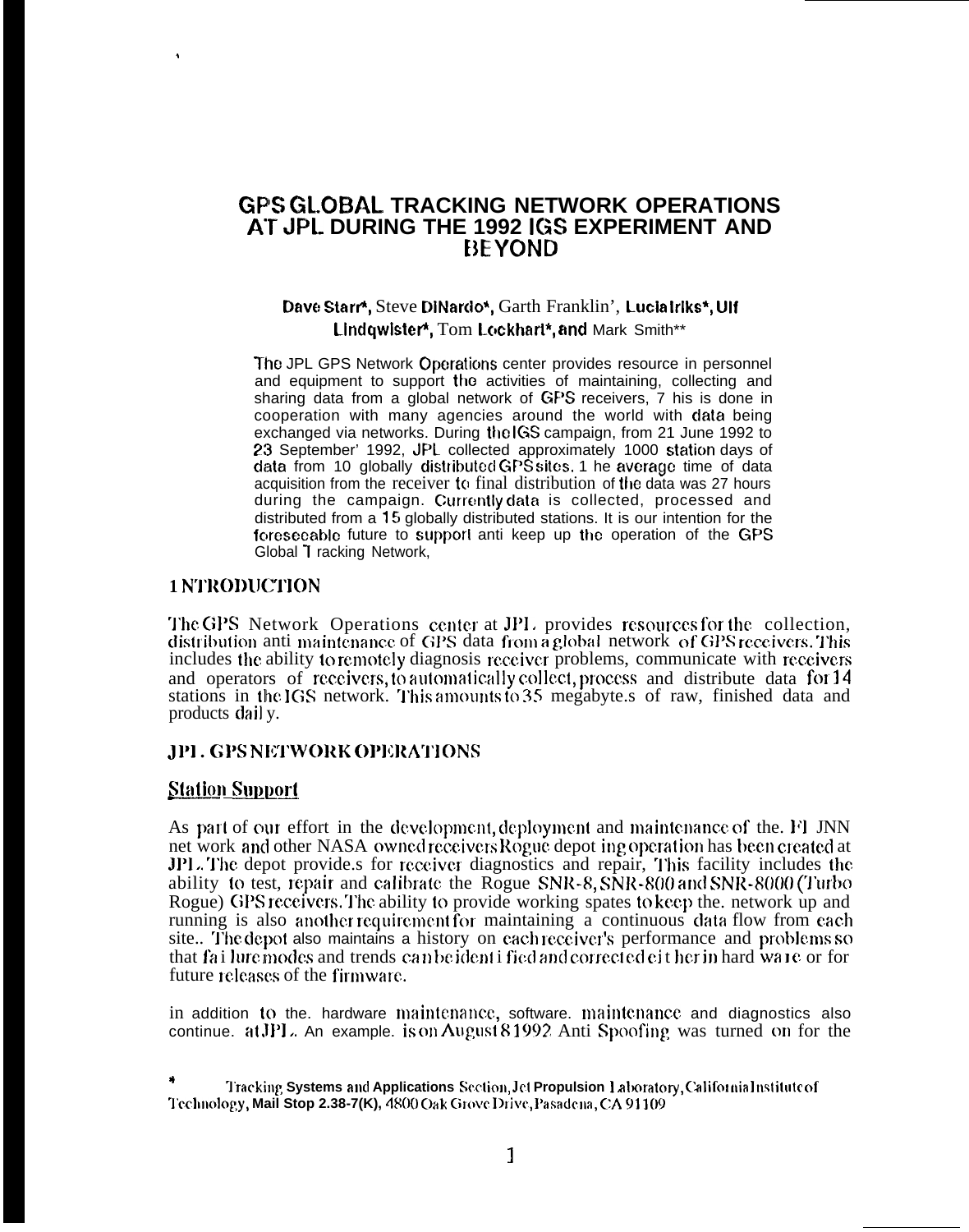first of many times to come. This selendiptously uncovered an anomaly in the Rogue. receiver software. A team of was formed at JPI. to address the problem. The error was isolated, corrected and tested, Once. the. ncw code was validated firmware. (PROM's) were made and distributed to 28 Rogue sites within the GPS Global Network. A general network upgrade was planned for and implemented on 5 February 1993. Currently 27 of the 2.8 Rogue sites are known to have been upgraded to the new software (Menix 7.3),

Support by telephone for local operations or direct] y to remote. Rogue's are continuing for diagnosing receiver problems. This support of the global network is primarily for the NASA owned or operated receivers but is available to other users of the Rogue receivers. Rogue experts at JPL with the aid of local personnel can often resolve receiver problems at remote locations [ref 1], This prevemts the receiver from having to be returned for repair and keeps the site up time maximized. For NASA owned or operated sites (and other sites on request) the receivers periodically -called over telephone lines using modems for preventative maintenance. In addition telephone communication uploadlogs, when available, and data files are analyzed for indications of receiver or other site problems. in many cases a call to the local personnel will then allow for the confirmation and correction of the. problem and coordination for the receipt of replacement parts can be performed.

### **Site Catalog**

.

A network of this complexity naturally produces a significant amount of site inforniation As a result we have cieve.loped a site catalog for the global network. The text portion of this catalog has five. tables similar to that of the Crustal Dynamics VLBI



catalog. Information in the text portion of the catalog contains site names, locations, contacts, coordinates both geodetic and geocentric, monument information, site tie information and contacts, as well as receiver information (hardware type), and antenna height. Other information soon to be added in a database includes site occupation history, software and hardware configuration, communications paths and survey information. Much of this information wit be put on-line the. near future. Currently it resides on hard copy only.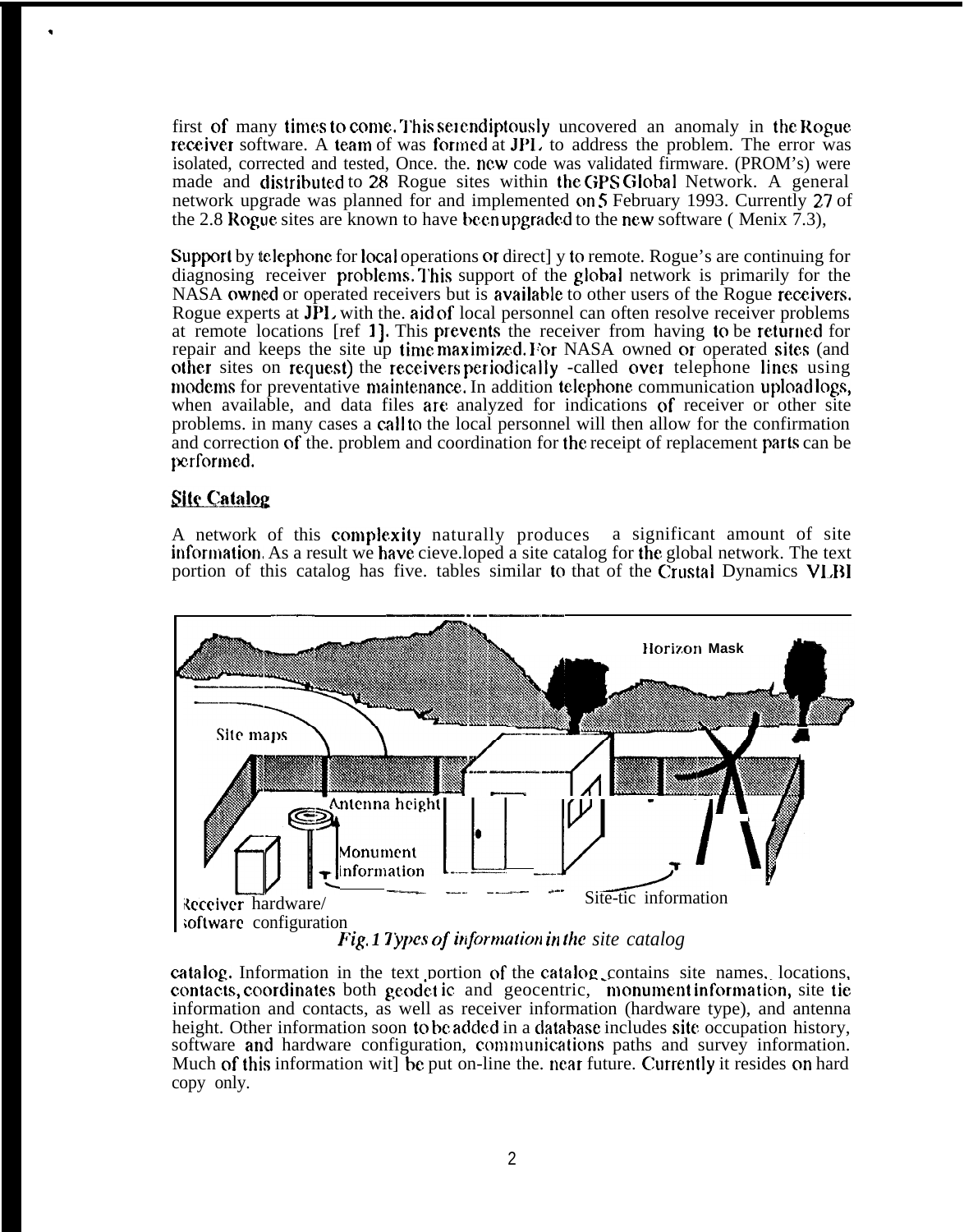# **Communications**



Fig 2. The JPL Data Handling Facility has 3 basic parts; data acquisition, data processing and storage, anti data distribution.

As of this writing JPL, is obtaining data from 35 Rogue receivers globally of which JPI . NASA provides data from 15. The remaining 20 receivers are operated by various other agencies around the world in which data sharing is common place., The volume of data that flows in and out of the data center is approximately 70 megabytes of raw and

**JPL/NASA Dialed Sites - phone line transfer** Pair banks, Harvest, JPL Mesa, Kokee, North Liberty, Pie Town, Quincy, Santiago, Usuda, Vandenberg, Yaragadee JPL/NASA DSN Sites - network transfer Goldstone, Madrid, Tidbinbilla **JPL/NASA Contracted Sites - network transfer** McMurdo **Sites Provided by Other Agencies - network transfer** Kootwick, Onsala, Graz, Metsahovi, NyAlison, Tromso. MasPalomas, Kouru, Hartebestok, Pamati, Hersmoncueax. Materia, Taiwain, Westford, Hobart, Alberthead. Algonquin, Penticton, St. John, Yellowknife

Fig 3. How station data arrives at JPL

finished data daily. The data arrives via the phone system and computer networks. The data leaves via computer networks to other users. Agencies with which we share data arc CDDIS, CNES, DI LET, EMR, ESOC, GFZ, IFAG, NGS, OSO, S1O and SK. These agencies either allow us to retrieve. data from their computers or place data onto our computers in a timely manner. And in turn we place data onto other computers or allow others to retrieve data from our systems.

Of the 15 sites that we provide data from 1 1 of the. sites are called up over the phone, 3 are associated with the Deep Space Network and 1 is operated under contract and the data is delivered to JPL. A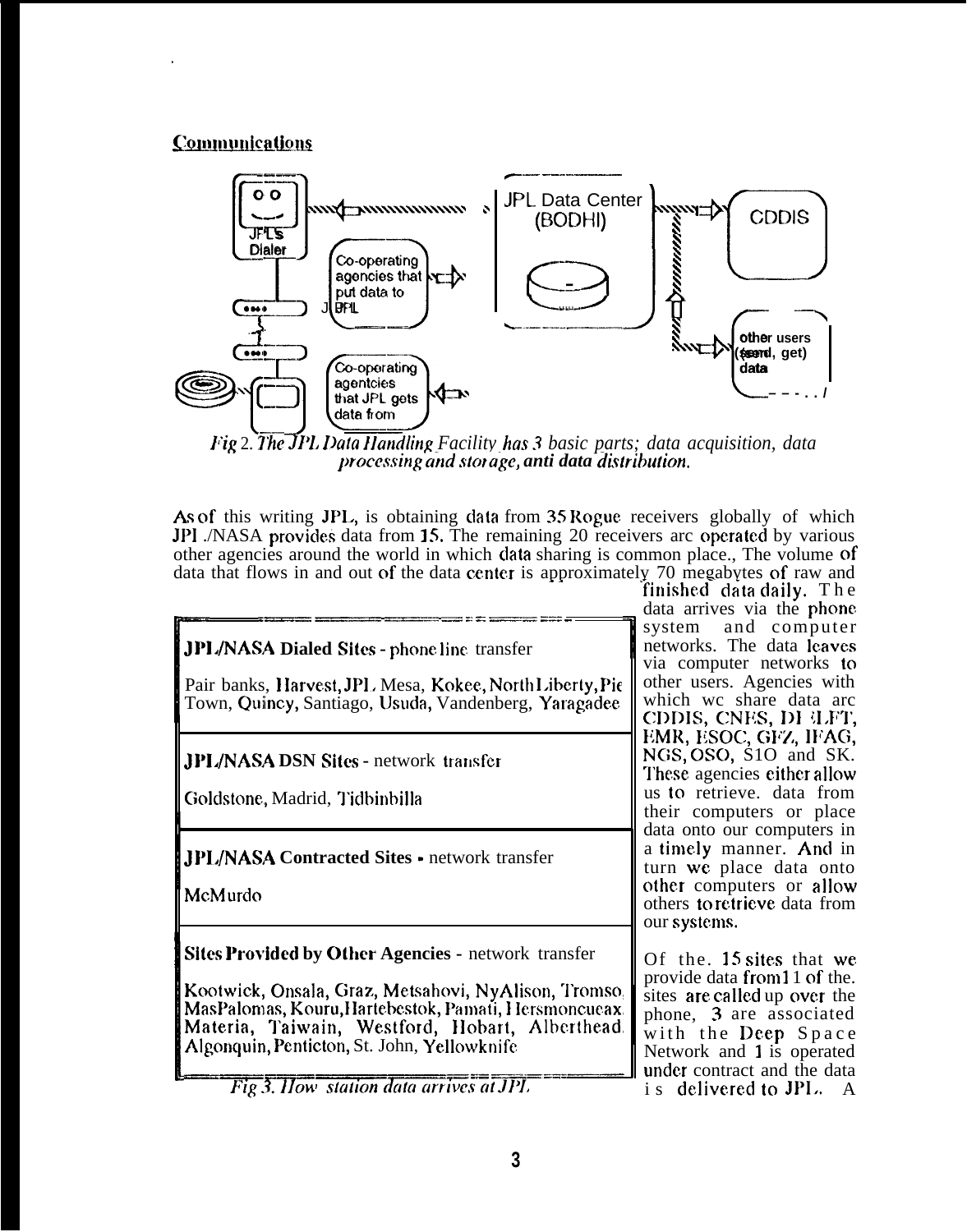typical daily phone call to one of the 11 sites for data off-loading takes approximately 12 minutes and transfers about 350 kilobytes of CONAN binary format data (the data spans 24 hours at a 30 second sample rate). At 6 hour intervals the data is off loaded from the dialing computer to the processing computers. What is happening here is shown in figure 4. The remaining 4 sites arrive via a combination of networks that are part of JPI. or contracted out. Some of the sites for which we provide data is provided as a courtesy of other on going projects that use GPS data (such as the Topex/Poseidon Experiment). Data from the remaining 20 sites is provided by other agencies and the raw data arrives at **JPI**, via global computer networks.

# **Data Handling**

The goal of the JPL GPS Data Handling Facility is to provide a consistently handled set of data and products to its customers in a timely manner. The GPS data collected and processed by JPL is used by many projects both within and outside of JPL of which the IGS community is one significant customer,



Fig 4. Current hardware configuration of BODHI.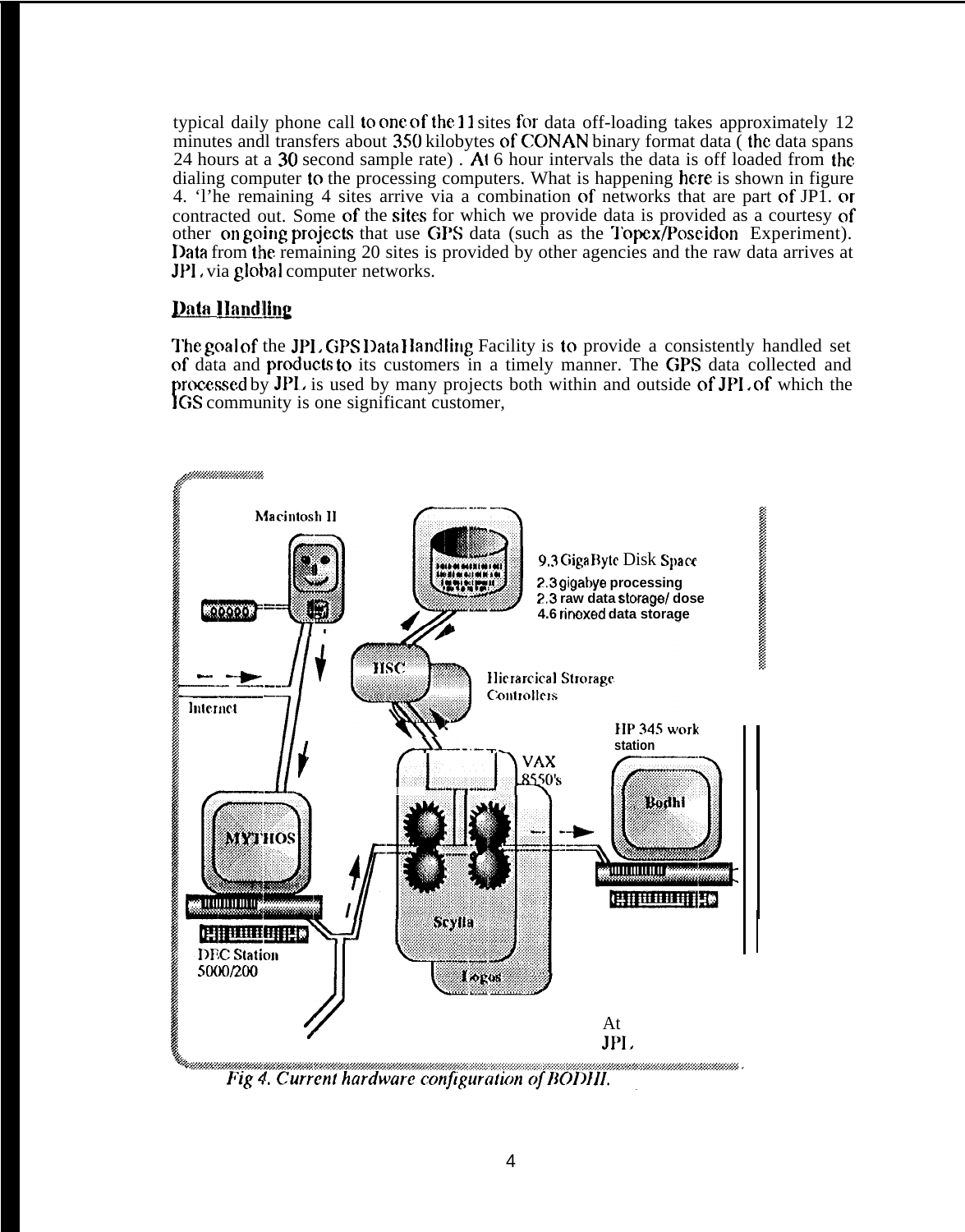'l'he data processing at JPI. is performed on a VAX cluster using the VMS 5.S operating system. The data communications is handled by one node using TGV Multinet Software, 'l"he. data being deposited into the import area by any of several agencies is scanned once an hour at 35 minutes past the hour, If new data has arrived during the previous hour, all the relative information for each site-day is collected together and scheduled for execution on one of the batch queues. 'l'he impact cm the computer resources for the conversion is minimal owing to coincidental fact the UT midnight time tag occurs as the staff at JPL is finishing for the day, The conversion process from raw data to RINEX format starts shortly after zero UT when the first data files arrives from some of the cooperating agencies, By 16:00 UT most of the data that is going to arrive for the. previous day has arrived and has been pmccssed into the RINEX format [ref 2],

The transmission of data from JP1. to the CDDIS (the GPS archive at Goddard Space Flight Center) occurs during the night, and is so timed as to cause minimal network impact at both JPL and at CDDIS. This distribution process is fully automated and sends a UNIX compressed version of the. RINEX formatted daily data files plus a listing of what files where made available for a given day and the size of the data files. The transmission of 15 stations of complcssed RINEX data to CDDIS prior to the 1st of March 1993 used to take, about 50 minutes of clock time. On the 28th of February we. connected to the JPI. fiber optic network (FFDI) ring which allows a 100 megabit per second data transfer out of the. data center. I)ata transmission now requires about 1 S minutes of clock time for a normal days worth of data. The. overall performance of our network is such that RINEX files for 12 of the. sites arrive at CDDIS within 12 hours of being collected, The other 4 sites are delayed to when the data is being collected. The average data turn around time for the entire 3S station network is cm average a little over 26 hours at JPL.

At the Data Handling Facility the data flows from the import directories to a processing directory to the finished products area, and to the data transmission area. The processing of the. data from raw to compressed RINEX takes approximatel y 12 minutes of CPU time on a VAX 8S50 and about 22 minutes of clock time per 24 hour station file, The processing sequemcc first decompresses the raw data them scans the. data for start and stop times, and finally renames the file to an internal format. The data for this site. is then merged with data from the previous day to generate the RINFX file. This merging of the data allowed us to account for any overlap of midnight if the. data file has multiple parts or is not terminated on the. midnight  $\bf{U} \hat{\bf{T}}$  boundary. The data files arc then compressed using a VMS version of the. UNIX compression routine.

## **IG S** 92 SLJPPORT

The JPL. Data Handling Facility has been on-line since late 1991 and is capable of processing all Rogue receiver data to RINEX received at JP1. During the 1992 campaigns starting with the extended lGS campaign on June 21st and the intensive 2 week Epoch 92 campaign starting on July 28 we processed into RINEX all Rogue GPS data received, This allowed the center to serve. as a backup site for other centers that may have experienced difficulty during the campaigns. 1 lowever only a subset of this data was provided to CXIDIS during this time, frame as requested. Data from the following sites was provided during the campaign: Goldstone California, Madrid Spain, Tidbinbilla Australia, Fairbanks Alaska, JPI, Mesa California, Kokee Hawaii, McMurdo Antarctica, Santiago Chile, Usuda Japan, and Yaragadee Australia. For the 105 day period starting with 21 June 1992, Figure S shows the. number of available days, all of which was delivered to the CDDIS, The average. data turnaround was less than 27 hours during EPOCH 92.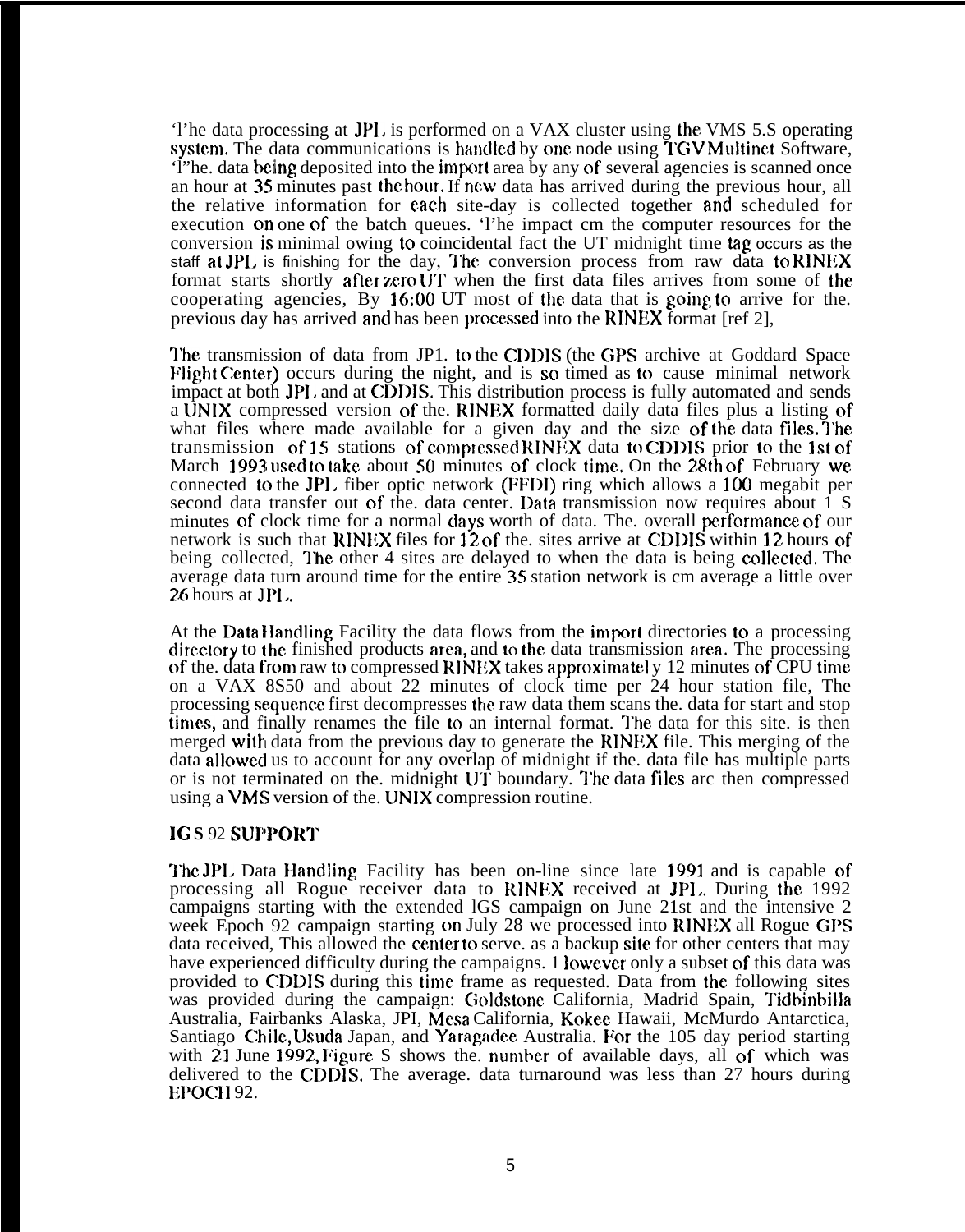

In addition to providing data to the IGS community, technics

support was provided during the entire IGS campaign (and beyond) to help keep the receivers up and running. 'I'his proved to bc a substantial amount of work as Anti Spoofing (AS ) was turned on and an error was discovered in the Rogue code, A work around was found by off loading the receiver everv four hours which bypassed the crroneous software loop. The software<br>for the Rogue the Rogue

porlicm of the global network has now been corrected and upgraded to new software.

## **IIEYONI)** TOMORROW

As the clock rolls into the. future, we will continue. operate a viable and expanding network of GPS receivers. A.. the network currently exist with a number of stations being owned and or operated by JP1./NASA and others being owned and operated by other agencies so it will be in the future, Sharing of the resulting data will improve the robustness of the solutions and products. JPI, envisions a network of nearly 200 stations globalty, being operated and maintained much as the current network is using cooperation with other agencies, We have recently installed Turbo Rogues at North Liberty Iowa and Pie Town New Mexico (part of the North American Fiducial network), At Easter Island another installation is currently underway (in cooperation with the Chilean University Centero de Estudios Espaciales), Other global sites to be installed in the future may include Kwajalein, Seychelles, Arequipa and Bogota as well as continued expansion in the North American Fiducial Network [ref 3].

A.. the data continues to be received from around the globe we will continue to process the data into RINEX for redistribution, continue to provide precise orbits and other product.. that are currently being produced as well as adding more Earth platform products. One of the products we hope to add in the near future is precision baselines between stations. In addition to the work currently being done for the geodetic community we are supporting a number of other efforts that will require faster data turnaround, which the geodetic community will benefit from, This includes the acquisition of more powerful computer-s and additional disk space. at our processing center.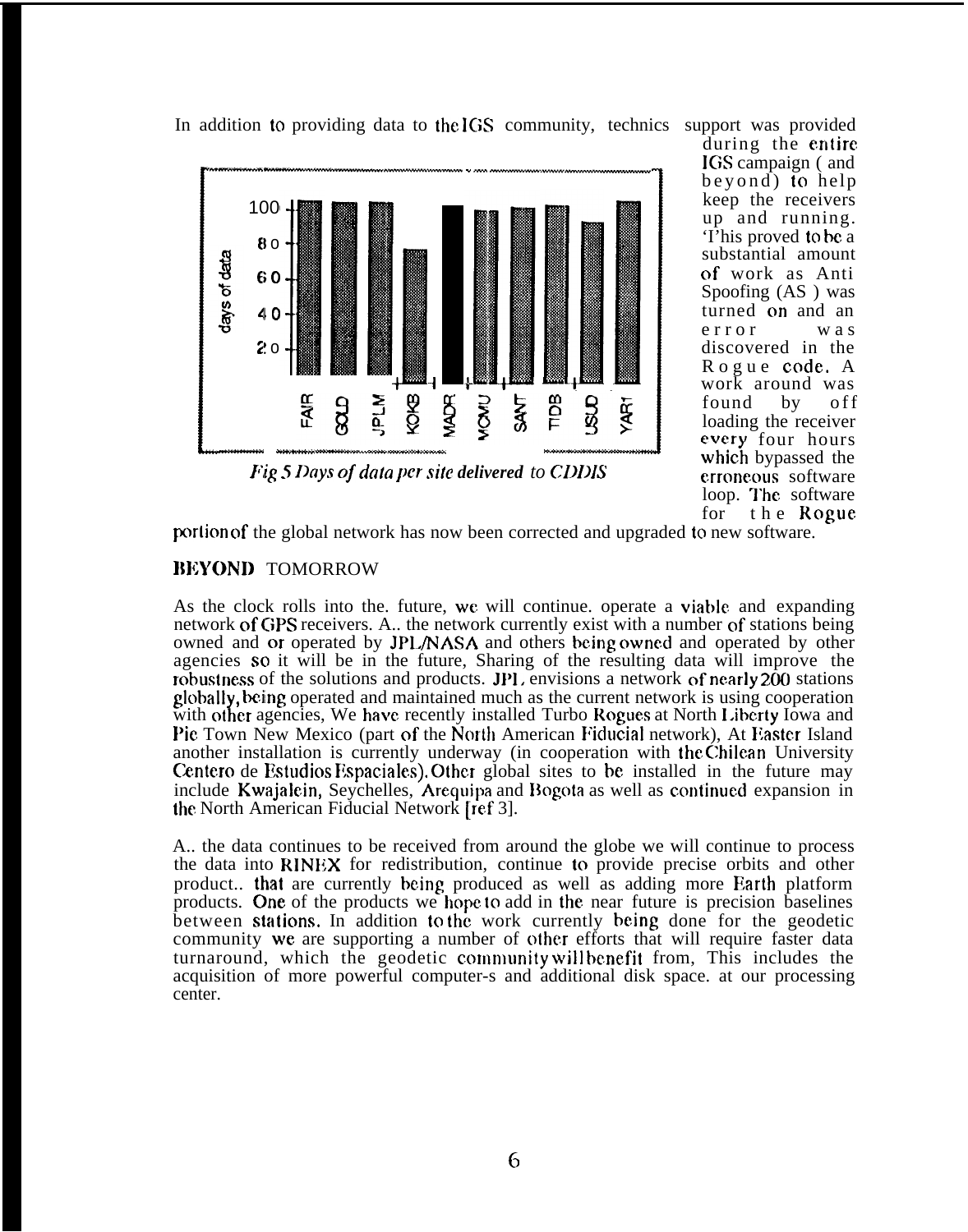

Fig 6 Current data retrieval methods.

The ability to get this much data in and out of anywhere requires a sophisticated network. Data arriving via the telephone. lines does not only tax the telephone. network but also has become expensive. Although the telephone network is reliable, in many **parts** of the world, it is not as reliable or of the quality required for data transmission in other park of the globe. Even though computer networks are becoming more prevalent globally they are not every where we would like. to place a receiver. As a result a combination of solutions will be required to return GPS data in a timely mannet and at reasonable. cost from the more remote areas of the world. In some cases an unusual solution may have to be found. There are a number of ways to off load receiver data, The phone network usually involves a modem and expensive overseas phone. calls. In many cases a local area network such as InterNct is available nearby, hence all that is required is a local phone call to bring the data to the nearest InterNet node., The data would then be retrieved from the remote node.

via the networks for processing at the center.

As the Rogue and Turbo Rogue receivers arc not currently capable of interfacing to a network an intermediary is required. This intermediary may be a terminal server which

speaks the appropriate protocols for the. network it is attached to, or another computer that has data gathering capabilities. The computer allows for a number of different options such as local storage of the data if the communications network ( phone. oi other ) goes out for **extended** periods of time, The retrieving data from othel collocated instruments may require periodic or even continuos of loads of<br>the data). Or the computers may Or the computers may operate as a regional dialer, where. network connect ions are not practica I at each site in an area of the. world. 1 lefty over seas phone charges could be avoided by installing a computer at a site with network access in the desired region, and then using the local desired region, and then using the local *17ig 7. Future connection.vj6iZ%ti2 retrieval*<br>telephone lines to access the. rest of the sites. The data for the entire region would then bc off Ioadcd over the



network from one computer and take, just a few minutes as opposed to several hours of phone calls,

Once this data is in house, there, is a significant amount of other data that is required to make use of the GPS data, This other data called Mets data consists of some of the information in the site catalog and on other bulletin boards. In the not so distant future wc hope to have available an on-line database with most if not all of the required information